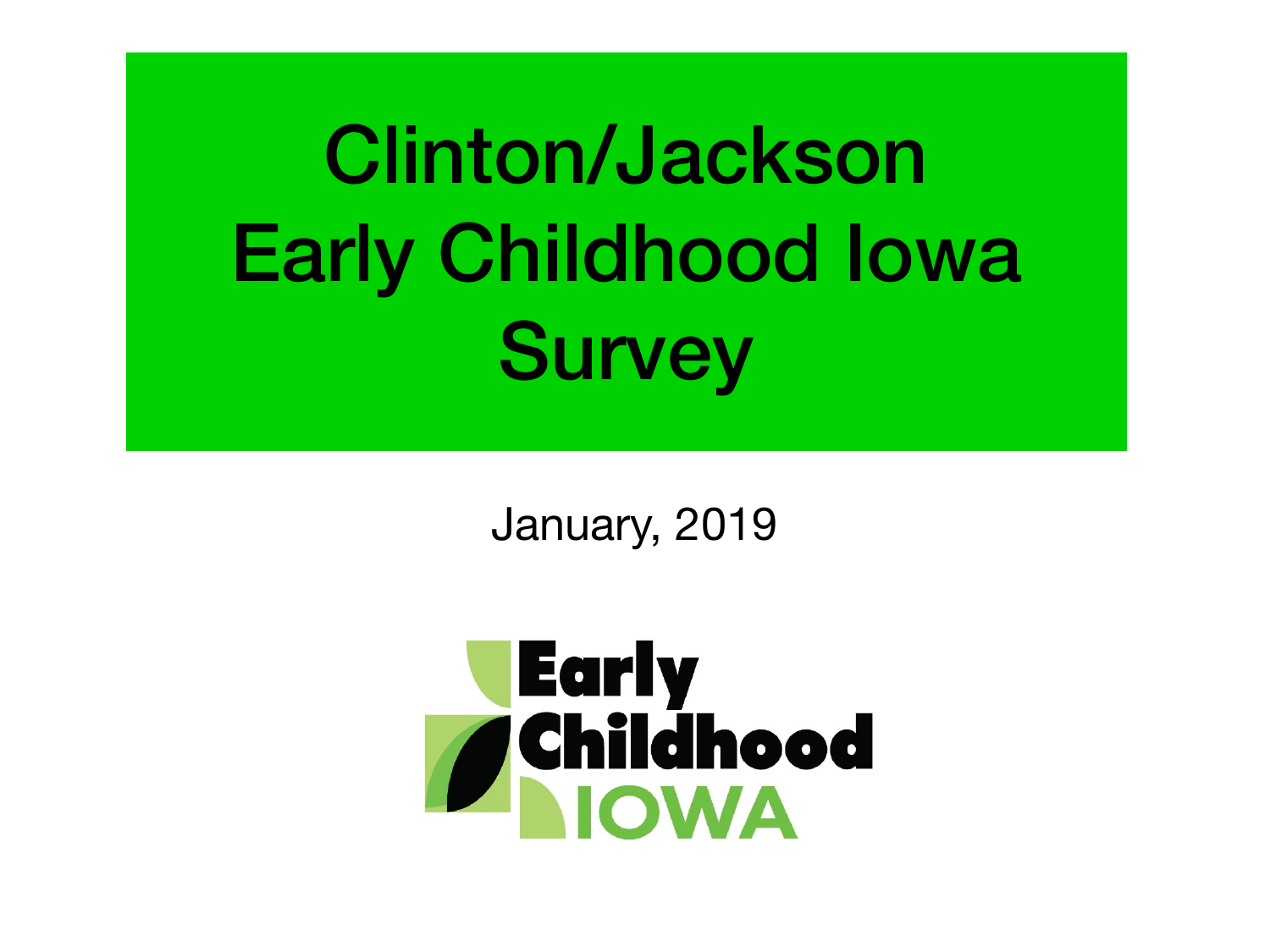**Which county or counties does your agency serve?**



- **Clinton Other** Jackson
	- Both Clinton & Jackson

#### **Does your agency provide services or programming for families with children 0-5 years old?**

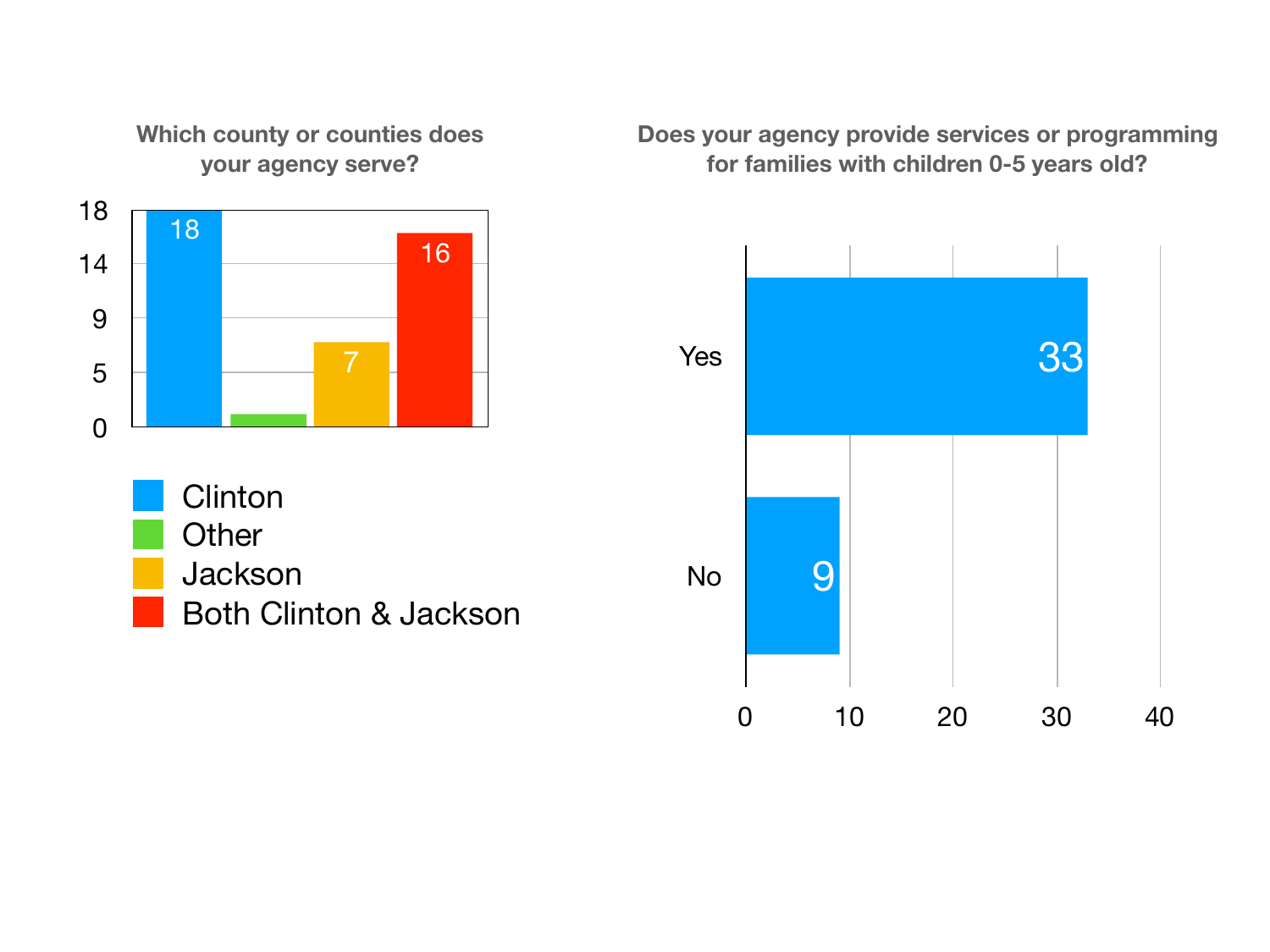## **If you answered yes, what service or program do you provide for families with children 0-5 years old?**

- **• Early Childhood Development**
- **• Parenting Resources**
- **• Child care**
- **• Free books to children**
- **• Preschool**
- **• Bright Beginnings**
- **• Maternal/Child Health**
- **• Mental Health Counseling**
- **• Immunization Clinics**
- **• DHS Services Promise Jobs, TANF**
- **• Substance Abuse**
- **• Training Prevention Programming**
- **• Hightower Place for women and children**
- **• Head Start** 
	- **• Clinic & Care Coordination Services - 0-5 special health care needs**
- **• Foster Care support & licensing**
- **• OB/GYN**
- **• Employment & Career Pathway Counseling - FIP**
- **• Budgeting**
- **• DV & Sexual Assault**
- **• Mentoring Programs**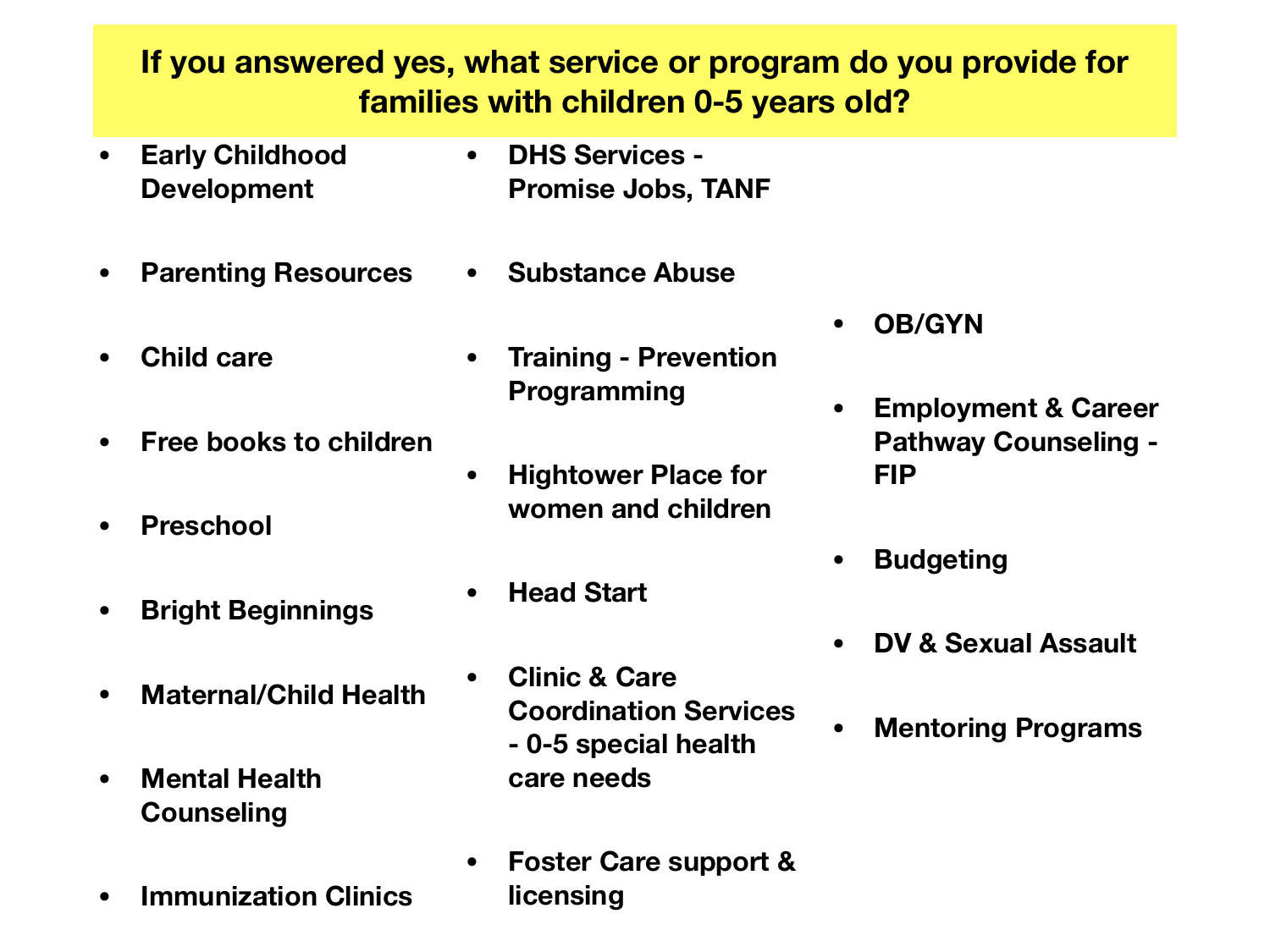Do you provide literacy services literacy services to children 0-5 years old? Do you provide to children 0-5



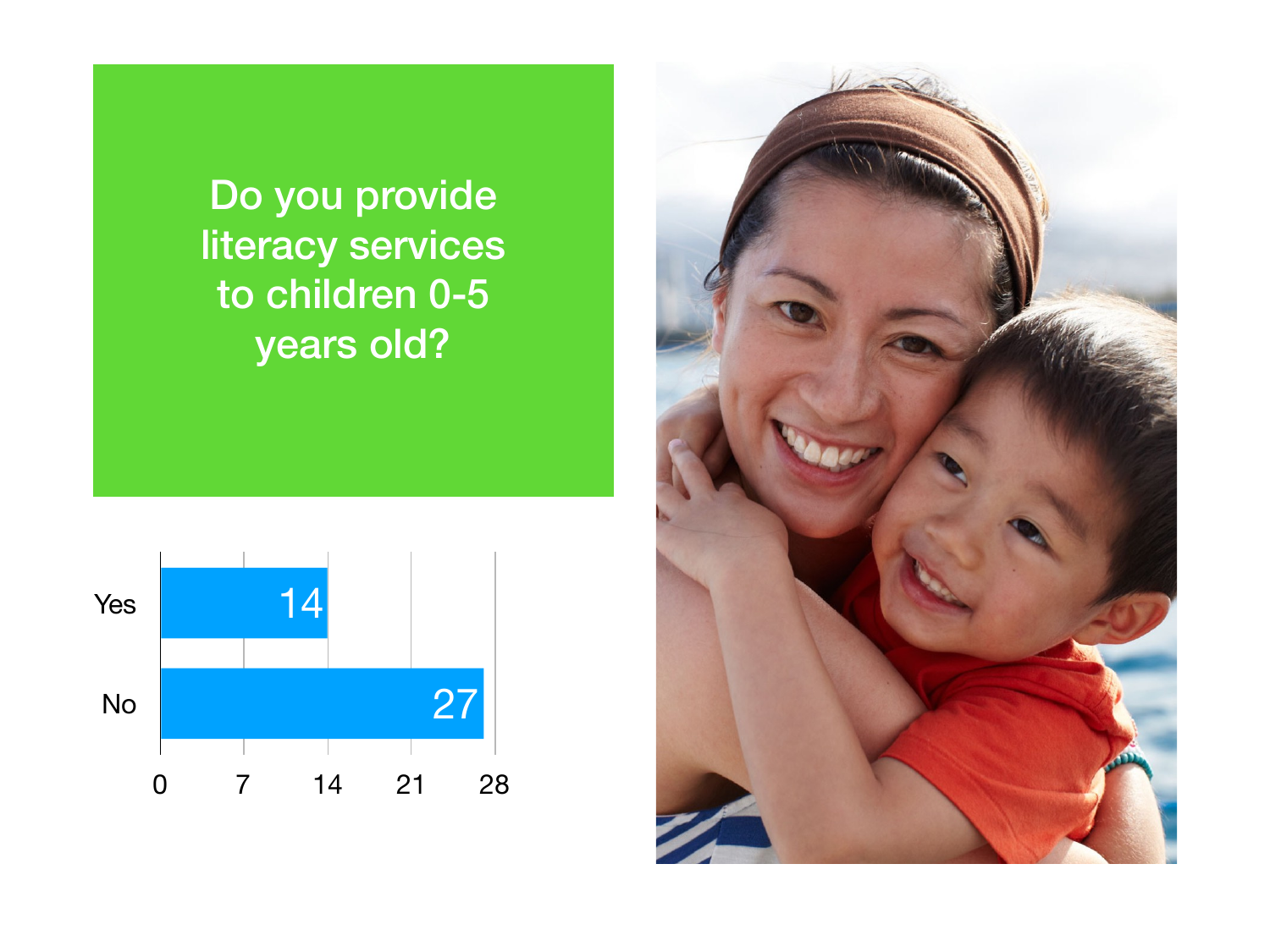**If you provide literacy services to children 0-5 years old, please list what kinds of literacy programming you provide. How many hours a week do you provide literacy services? Where are your literacy services provided?**

- **• Imagination Library**
- **• Read books to children**
- **• Provide events, or provide literacy activities at booth**
- **• Frog Street 30 hours in classroom**
- **• Literacy activities everyday in preschool**
- **• Read books, use puppets, songs, & rhymes: morning message**
- **• Reading, writing, speaking, & listening skills are part of daily activities**
- **• Provide books, paper, writing utensils**
- **• Children are encouraged to communicate using words; listening & following directions**
- **• Services provided in child care**
- **• 4-year-old preschool program-90 minutes**
- **• Library**
- **• Read often**
- **• Preschool 12.5 hours a week**
- **• Preschool 6 hours a week**
- **• Head Start part of our curriculum; 6 hours a day Mon-Fri**
- **• 4 year old students in Bellevue attend 15 hours a week; 3 year olds attend 6 hours.**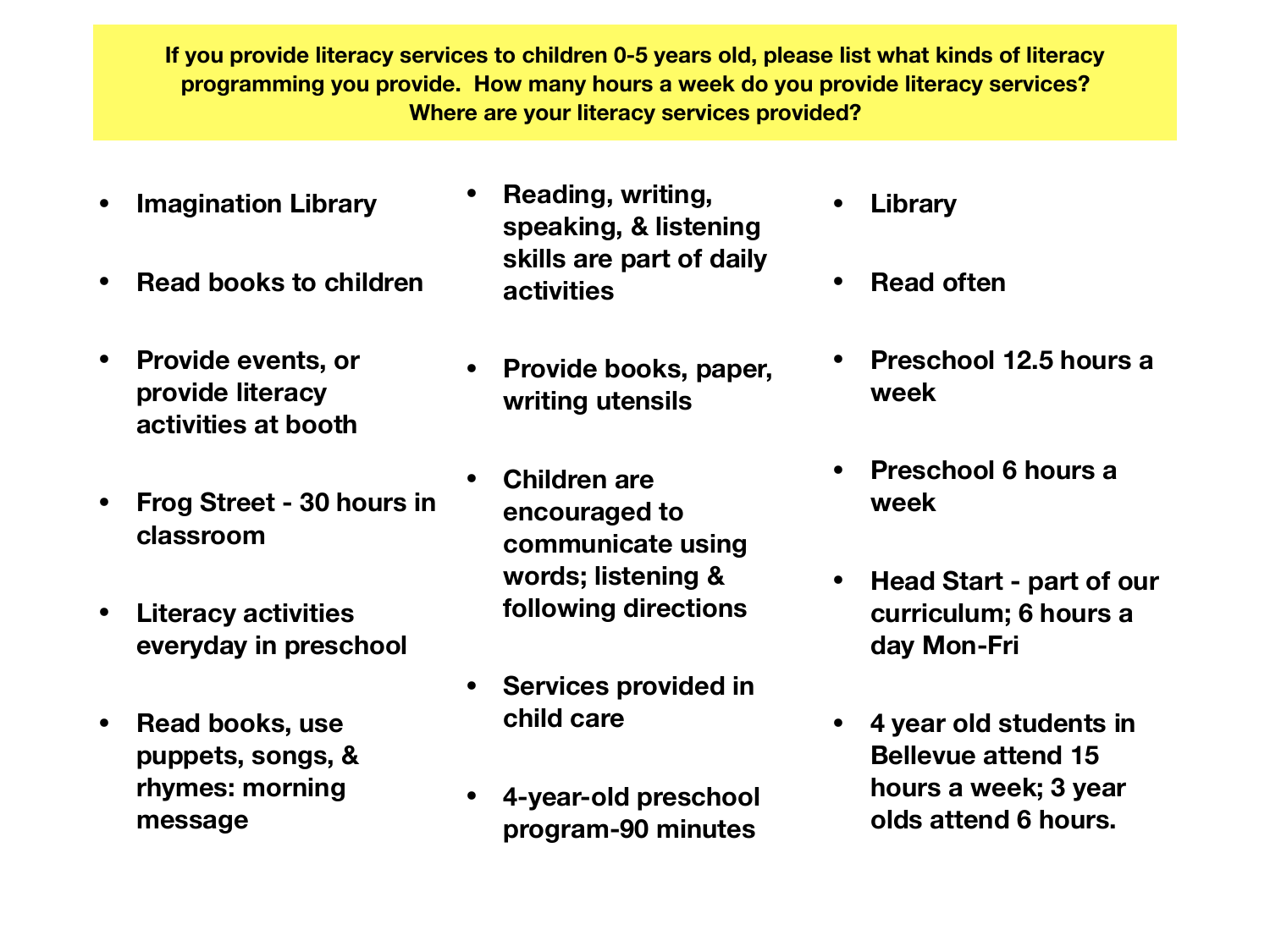#### **How do you reach families to let them know about your programs or resources?**

- **• Outreach and referral partners**
- **• Newsletters**
- **• Word of mouth**
- **• Other agencies**
- **• AEA Early Learning**
- **• Libraries in Clinton County**
- **• Mercy & Genesis Hospital Brochures**
- **• Facebook / Social Media**
- **• Going to facilities, schools, & community**
- **• Referrals from families, doctors, schools, agencies**
- **• Insurance Companies**
- **• Phone, email**
- **• Posters**
- **• Child Care Resource & Referral**
- **• Radio**
- **• Church bulletins**
- **• Private FB page for families enrolled**
- **• Promise Jobs DHS**
- **• Newspaper**
- **• Mailings**
- **• Pantry Program & Christmas toy registration**
- **• Law Enforcement**
- **• Yearly Open House**
- **• Advertising**
- **• CPPC events**
- **• Community Events**
- **• DHS**
- **• Community Partners**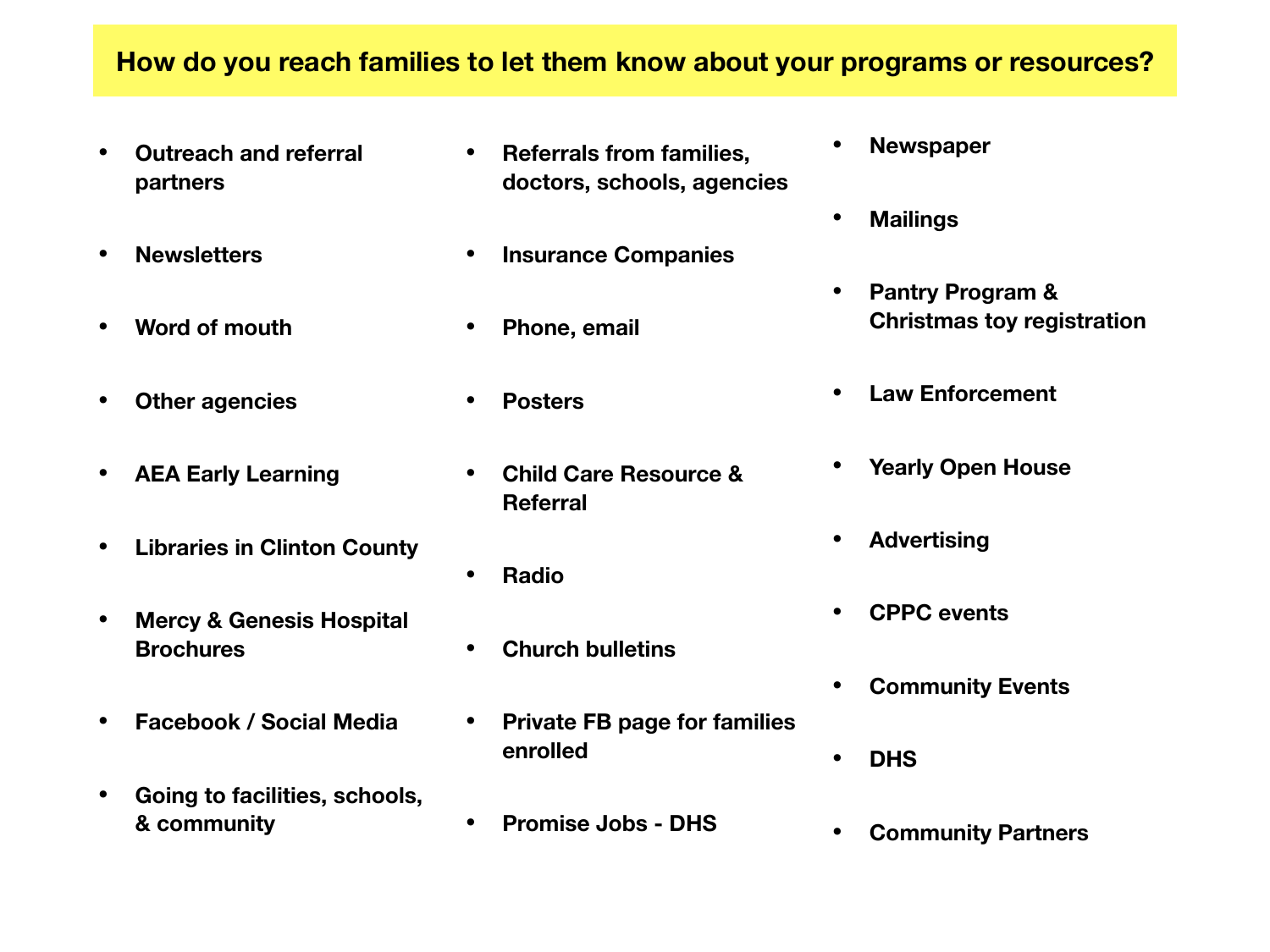## **What type of marketing/messaging has proven most successful in reaching parents?**

- Incentives
- Books are free with instructions to parents with questions to ask children
- One-on-One conversations with parents
- WORD of MOUTH
- One parent who is a cheerleader for the program
- Providing financial assistance to help survivors of sexual abuse or domestic violence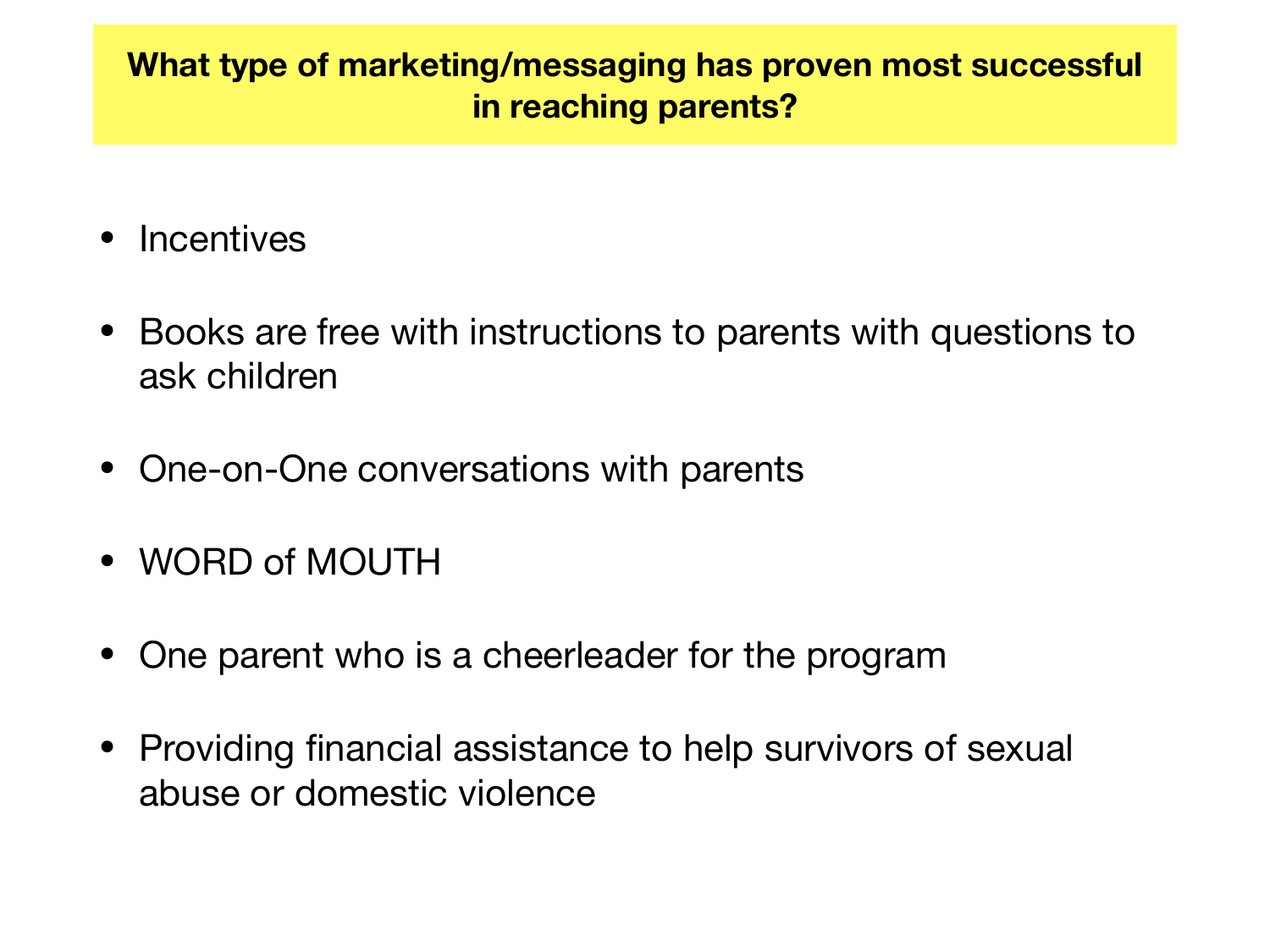#### **What do you think are the most important resources for families with children 0-5 years?**

- **• Stress reduction**
- **• Child care monetary support**
- **• Books/Reading**
- **• Socialization**
- **• Health/wellness**
- **• School readiness**
- **• Help with behaviors**
- **• Medical care**
- **• Mental health**
- **• Resource referral**
- **• Parent education in nutrition, exercise, and literacy**
- **• Services for parents, including drug treatment, mental health, and parent skills training**
- **• Knowledge of child development, brain development**
- **• Childhood trauma**
- **• Respite care for parents in crisis**
- **• Housing, food, & education**
- **• Where to go with parenting questions/concerns**
- **• Literacy**
- **• Toilet training**
- **• Self care**
- **• Basic needs**
- **• Playtime with family**
- **• Early learning experiences**
- **• Discipline ideas**
- **• Depression/anxiety**
- **• Special needs access**
- **• Single families support**
- **• Transportation**
- **• Flexible child care**
- **• Social-Emotional Supports**
- **• Quick turnaround between contact & services**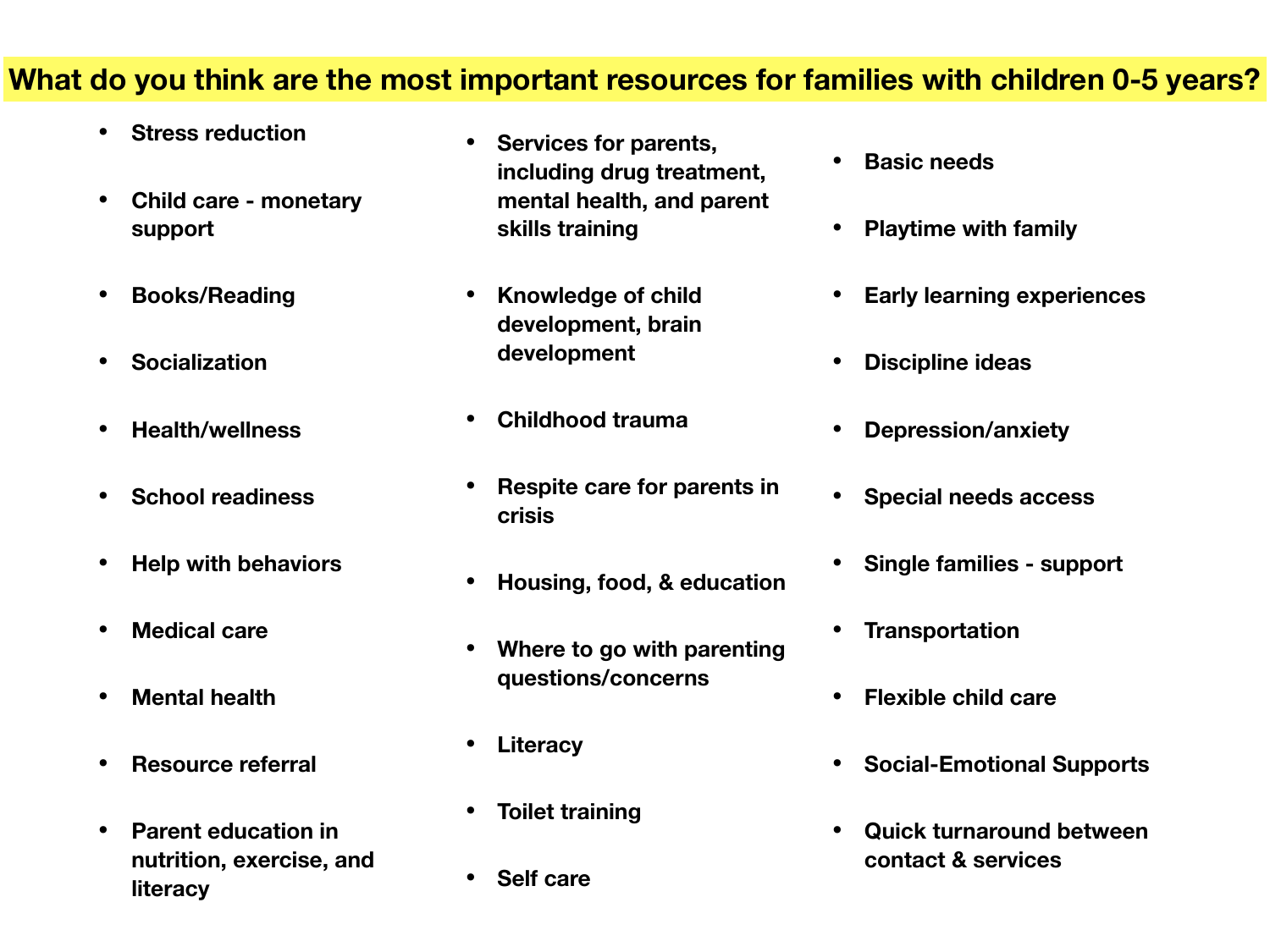## **What do you think children 0-5 need, but are not receiving from their parents and community supports?**

- **• Parental Support so they can be present for their children, not stressed about food, housing, & utilities**
- **• Early interventions**
- **• Quality parenting**
- **• Quality child care**
- **• Child care in the counties**
- **• Love and support for them to take take time and spend time with their children**
- **• Behavior strategies for social and individual settings**
- **• Behavior supports for parents**
- **• Mental health and addiction assistance**
- **• social/emotional parenting skills for parents**
- **• Engaged DHS**
- **• Family/Community bonding opportunities**
- **• Parenting classes**
- **• Post-pregnancy support (diapers)**
- **• Time to play & have fun**
- **• READ**
- **• Programming in rural areas**
- **• Speech therapy needs**
- **• Educational toys**
- **• Problem solving help**
- **• Conflict resolution**
- **• Time and attention**
- **• Safe living environments**
- **• 0-3 networking for parents**
- **• Consistent literacy**
- **• Parents refusing resources**
- **• Parent/child interactions**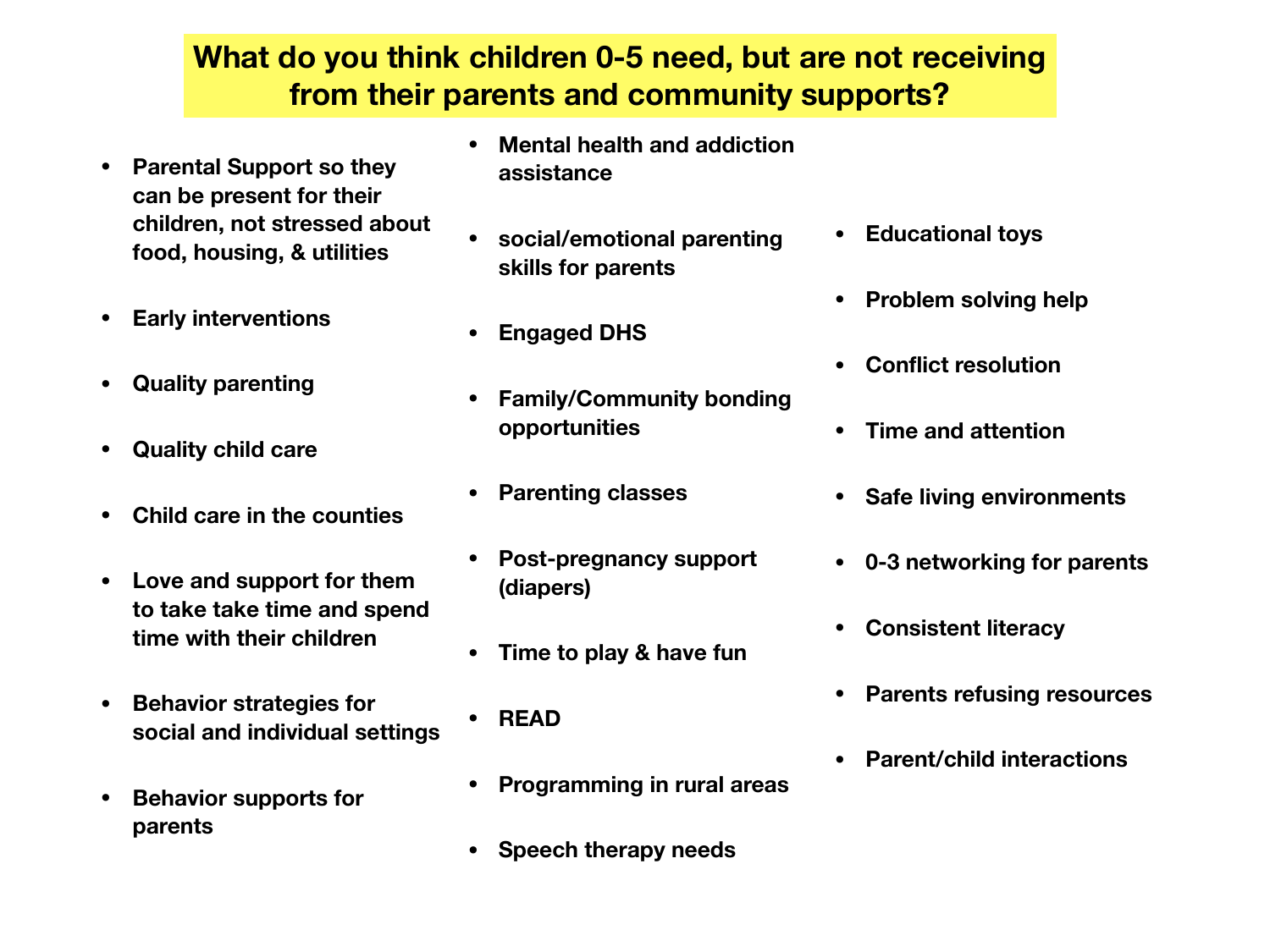# **What are your greatest needs in serving CHILDREN 0-5 years old?**

- **• People who want to assist families and will commit**
- **• Available child care**
- **• Face to face trainings**
- **• Positive people for families to relate to**
- **• Socialization, love, and positive reinforcement**
- **• Parents to read and talk to their children; bathe and discipline children**
- **• Mental health and drug addiction**
- **• Sober, attentive caregivers**
- **• Safe & healthy parents able to meet needs**
- **• Bonding & emotional development 0-5**
- **• Early interventions**
- **• Lack of local providers to serve needs**
- **• Parents who want to get involved in child's education**
- **• Stable home environments**
- **• Ideas and help with behavior management**
- **• \$ to purchase materials, specifically math & literacy**
- **• Outdoor gross motor ideas & supplies**
- **• Assistance with uncooperative parents & defiant children**
- **• Access to expert advice when development or behavioral concerns and interventions are needed**
- **• Provider self-care & support**
- **• Employees who will work for wage we can pay**
- **• Supplies to enrich learning**
- **• Finding, keeping & paying for quality help**
- **• Funding and support**
- **• 2nd Shift**
- **• Transportation, housing, & food**
- **• Teachers need guidance meeting educational needs, special needs**
- **• Parent support groups**
- **• Access to quality & effective programs to meet mental health, substance abuse, and parenting needs**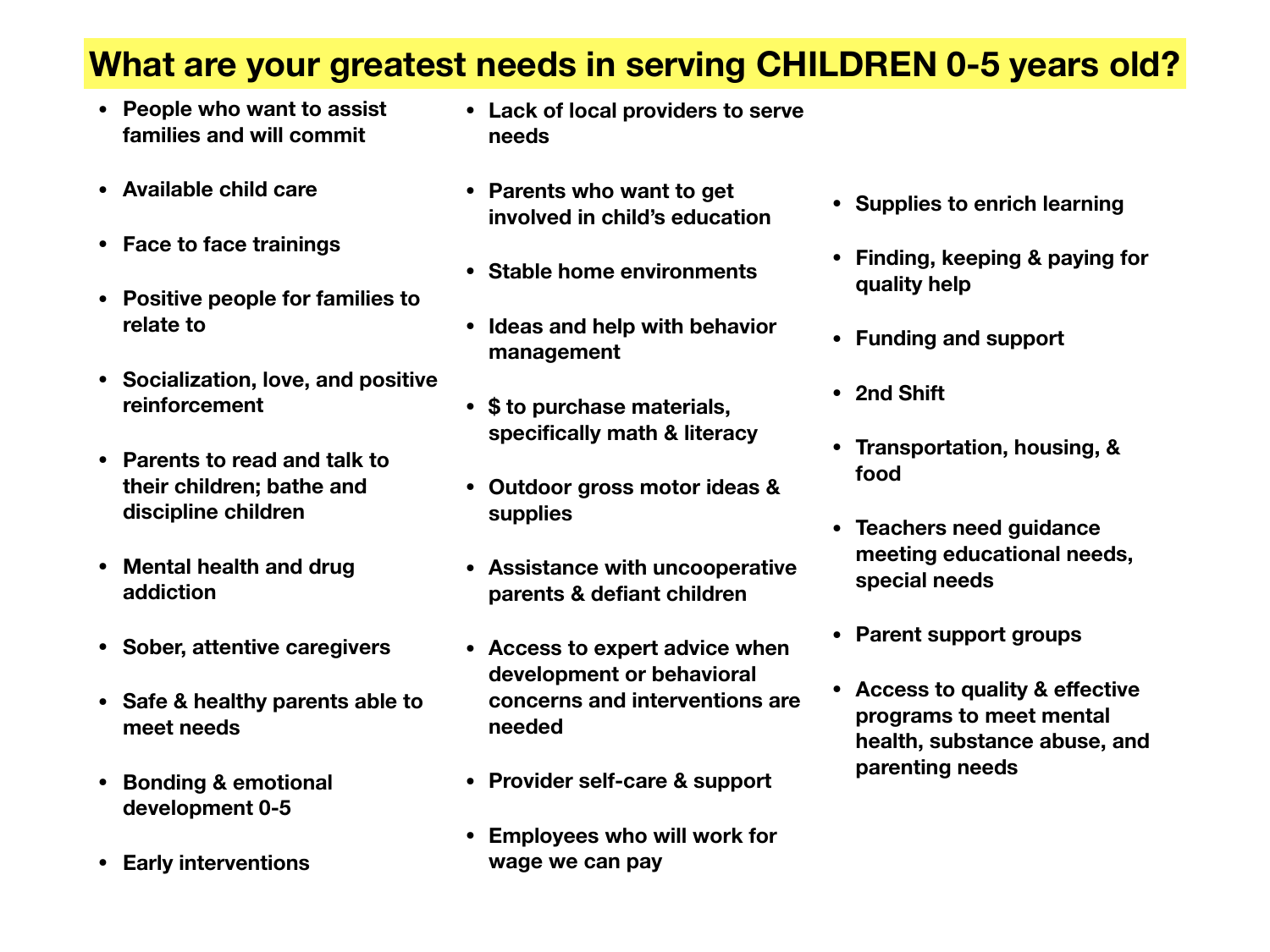### **What are your greatest needs in serving PARENTS with children 0-5 years old?**

- **• Lack of quality child care - poor pay**
- **• Getting children involved with parents; interacting and education**
- **• A way to get parents to see the importance of talking/reading, interacting with children, taking care of health/ wellness, correcting behaviors**
- **• Referrals**
- **• Engagement strategies**
- **• Funding for parents to take classes**
- **• Access to quality and effective programs that meet mental health, substance abuse, and parenting needs**
- **• Parent participation**
- **• Parent support groups**
- **• Showing importance of education**
- **• \$ to attend meetings & appointments**
- **• Need personal relations training, customer service policies, and contract help**
- **• Parent survey**
- **• Funding/benefits for staff**
- **• Drop in or crises childcare**
- **• Rural transportation**
- **• Ability to communicate with parents**
- **• Parent cooperation**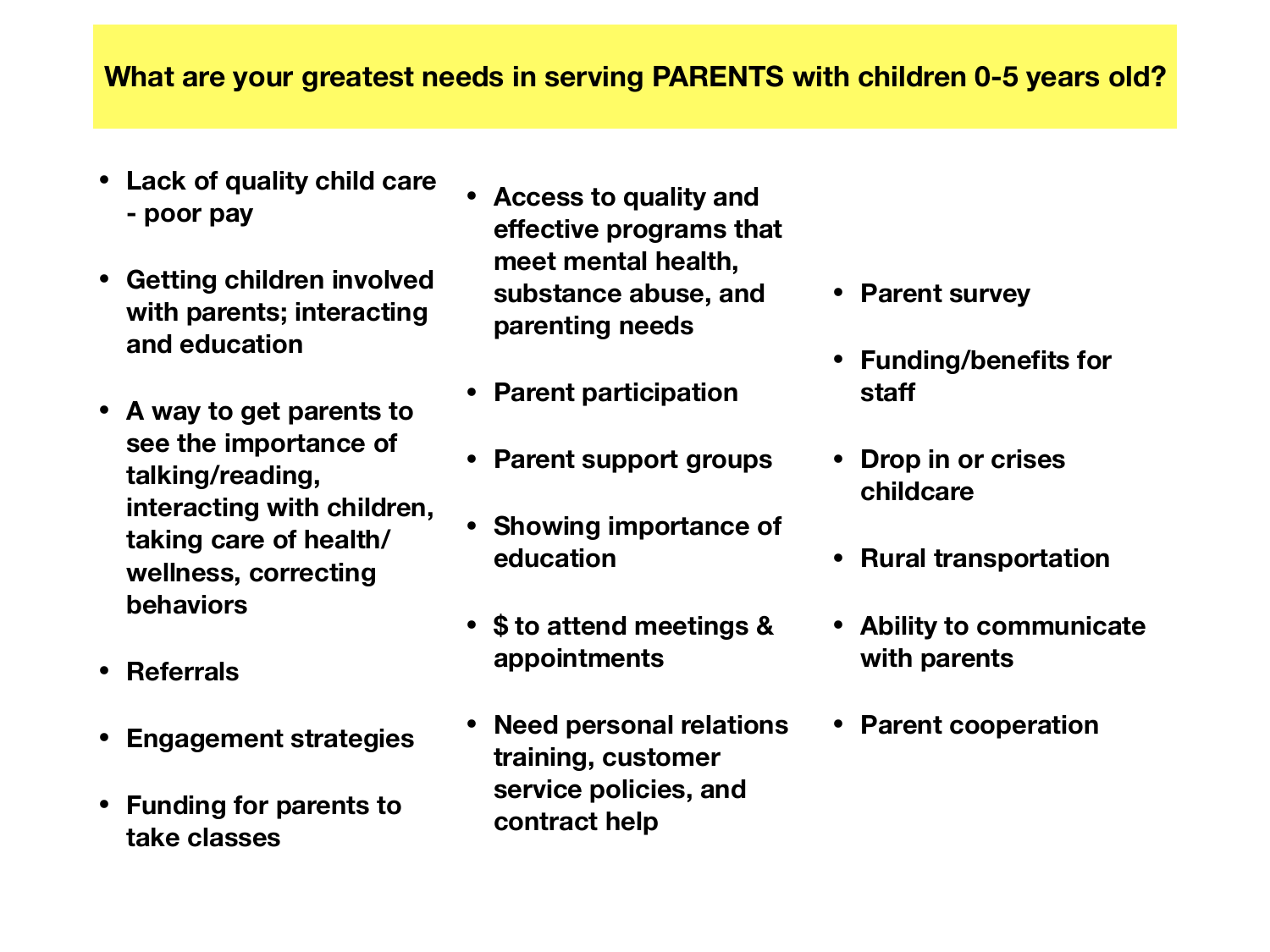**Is there programming, that is not already happening in Clinton/Jackson Counties, that would benefit children 0-5 years old and their families?**

- **• Parent groups, classes and more free activities**
- **• Requirement that all child care centers and homes have CCNC visits yearly: home care 1 visit centers 2 visits**
- **• Libraries provide services to child care centers**
- **• Parenting groups with educated adult in charge to help parents learn while having fun**
- **• Mental health and substance abuse assistance**
- **• 1st Five Program**
- **• Referral line for Drs' offices to connect parents with resources**
- **• Social-Emotional learning skill program for parents and children**
- **• Prenatal and postnatal classes that include information about alcohol, marijuana, and other drugs**
- **• Head start in more communities**
- **• Autism therapy services**
- **• Community play groups**
- **• More AEA visits to child care homes/centers to identify early development, check milestones, recognize needs, and provide support**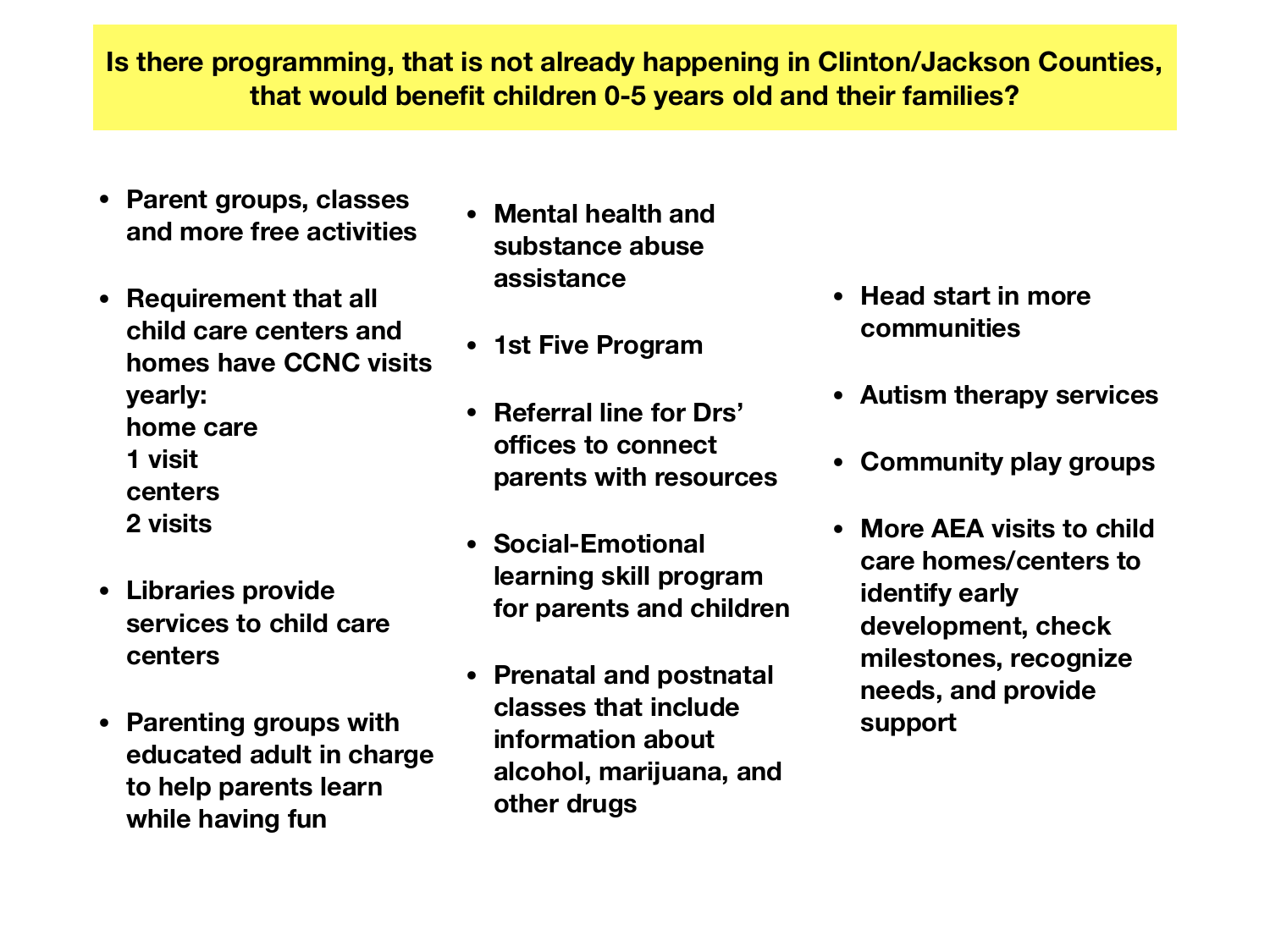### **What community collaborations could be started or strengthened that would benefit families?**

- **Informing** businesses about child care
- Libraries/child care
- Bridges Out of Poverty Training
- Health care, mental health, and substance abuse treatment
- Mental Health education in child care & preschools
- AEA in child care centers more for early interventions
- Inter-generational Programs; retired community members and preschoolers together
- Support groups
- Family nights open to all families
- Child Care
- **Community** education around trauma, lifelong outcomes of child abuse/neglect, how to help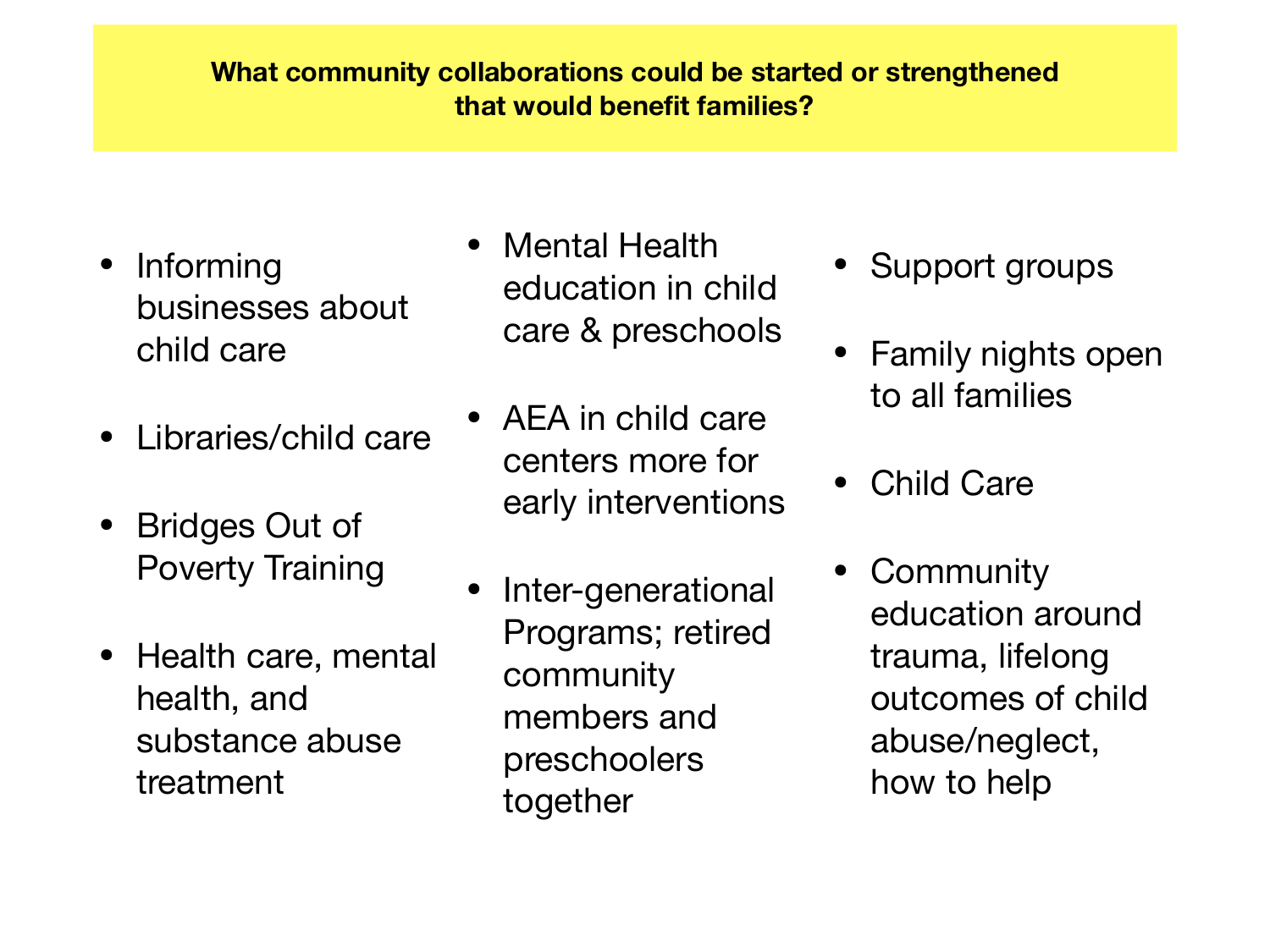**Does your agency currently receive funding from the Clinton/Jackson Early Childhood Iowa Board?**



## **Does your agency currently receive funding from other sources for children 0-5 years old? If yes, from what sources?**

**Clinton County Board of Health Genesis VNA Iowa Department of Public Health United Way DeWitt Lion's Clubs Statewide Voluntary Preschool Program (SWVPP) Grants Agency funding In-Kind vouchers, volunteering vouchers Title 5 Funding State funding Child Care Assistance from DHS Child & Adult Care Food Program (CACFP) QRS \$ for reaching levels Child Care Resource & Referral Community School District Head Start Special Education funding for 3-5 year olds**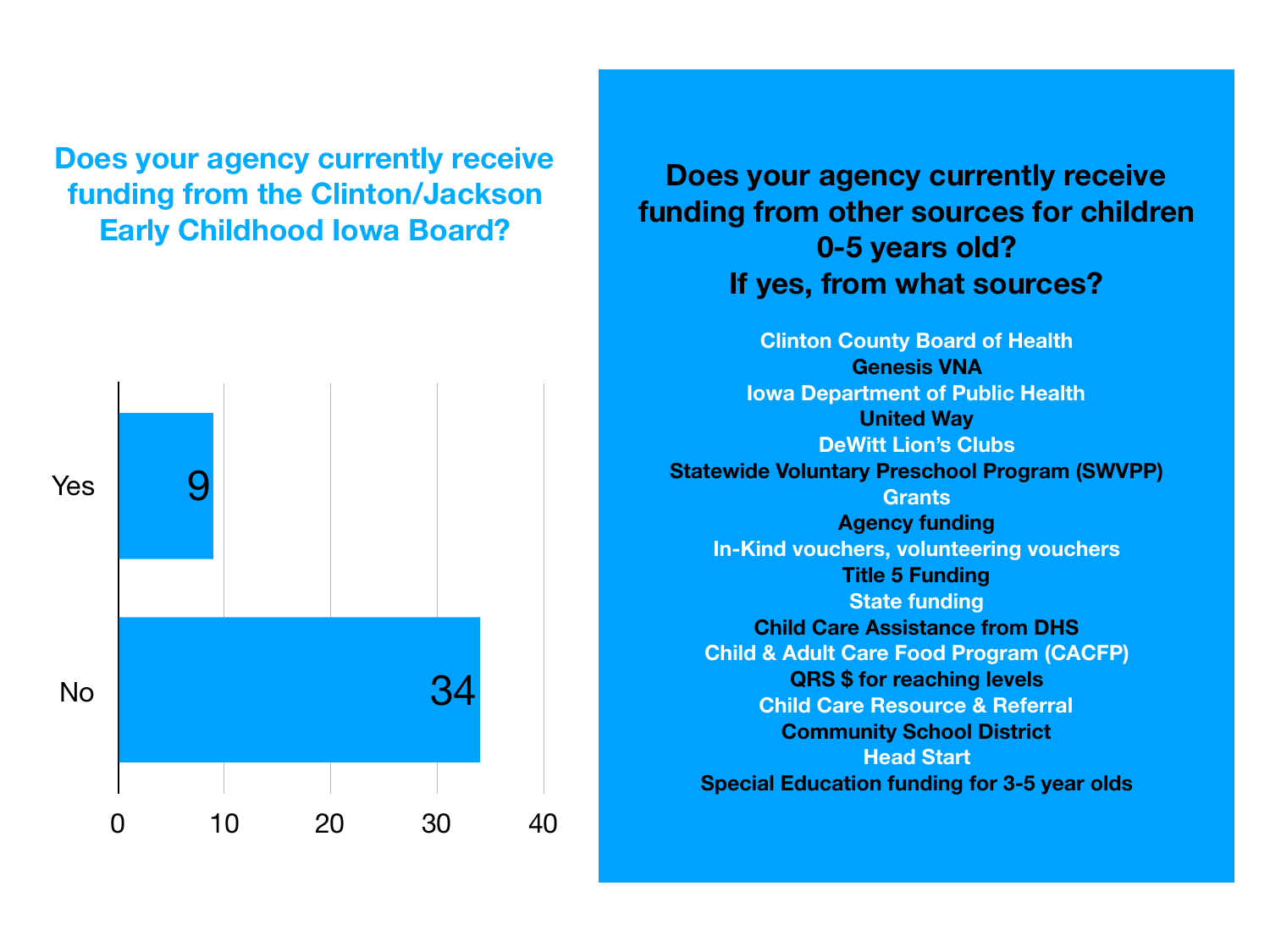# **What do you think children 0-5 years old need the most from our community? How can the community provide this?**

- Involvement and positive interactions
- Modeling positive parenting
- Compassion supports
- Safe places
- Something like the Discovery Center, but clean and free
- More library programming like music
- Volunteers at child care centers
- More child care centers in Jackson & Clinton Counties
- Collaboration in grant writing
- Sense of belonging in the community
- Free, affordable family activities
- Sensory & educational experiences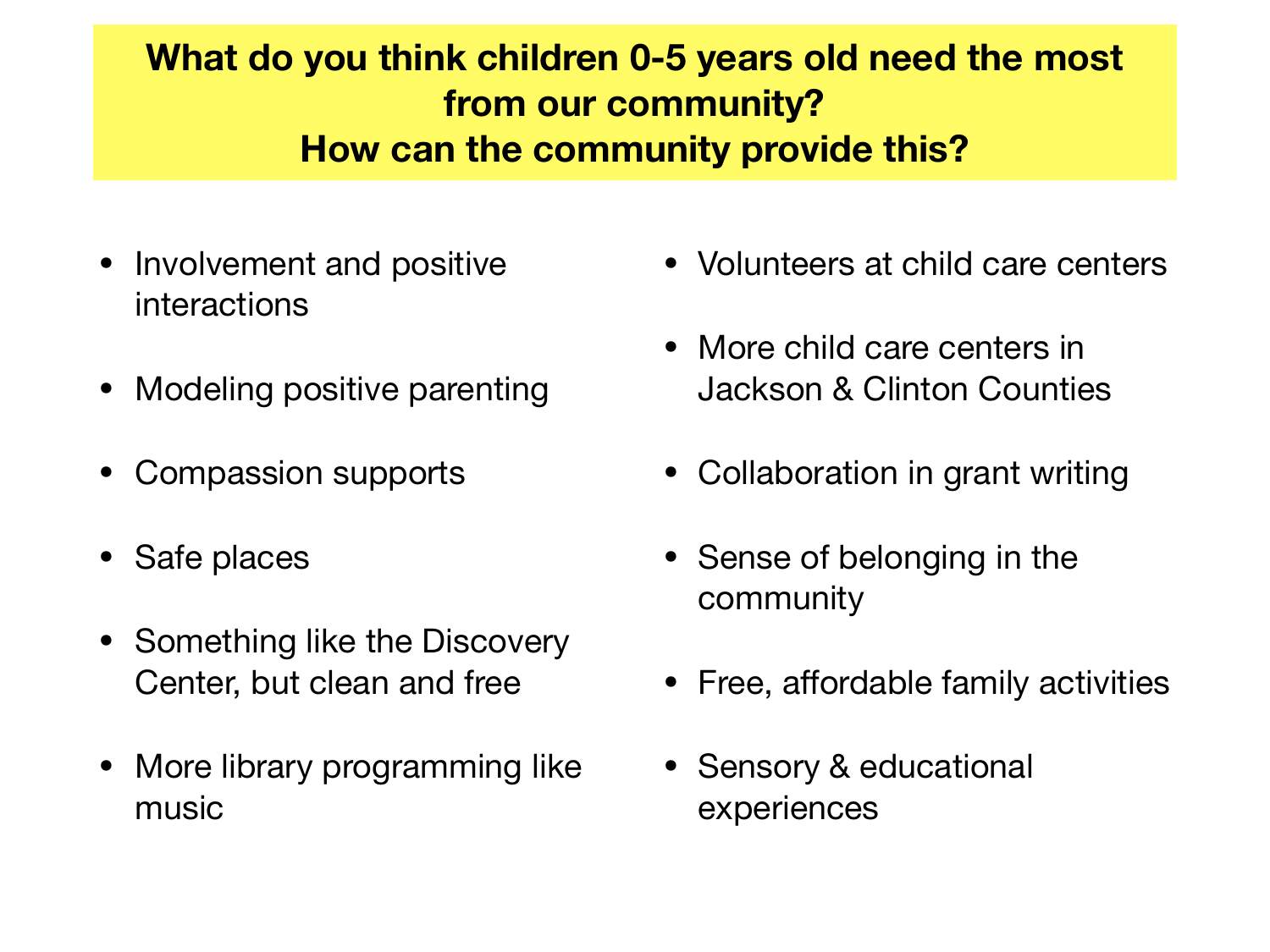### **What do you think puts children 0-5 years old at risk for child abuse and neglect?**

- **• Parents are in survival mode-cannot be present**
- **• Parent apathy**
- **• Poor parenting skills, no role models**
- **• Substance abuse**
- **• Teen pregnancy**
- **• Lack of resources**
- **• Mental health and substance abuse**
- **• Violence**
- **• Poverty**
- **• First aid/CPR**
- **• Lack of employment, housing, financial resources, education**
- **• Stress**
- **• Lack of self-care knowledge**
- **• Divided families**
- **• Lack of parental selfregulation**
- **• People in and out of households**
- **• Transportation**
- **• Trauma and ongoing symptoms**
- **• Working poor-minimum wage isn't enough**
- **• Lack of supervision**
- **• Unregulated child care**
- **• DHS understaffed & underpaid**
- **• Lack of stability**
- **• DV help for perpetrator**
- **• Community not understanding needs**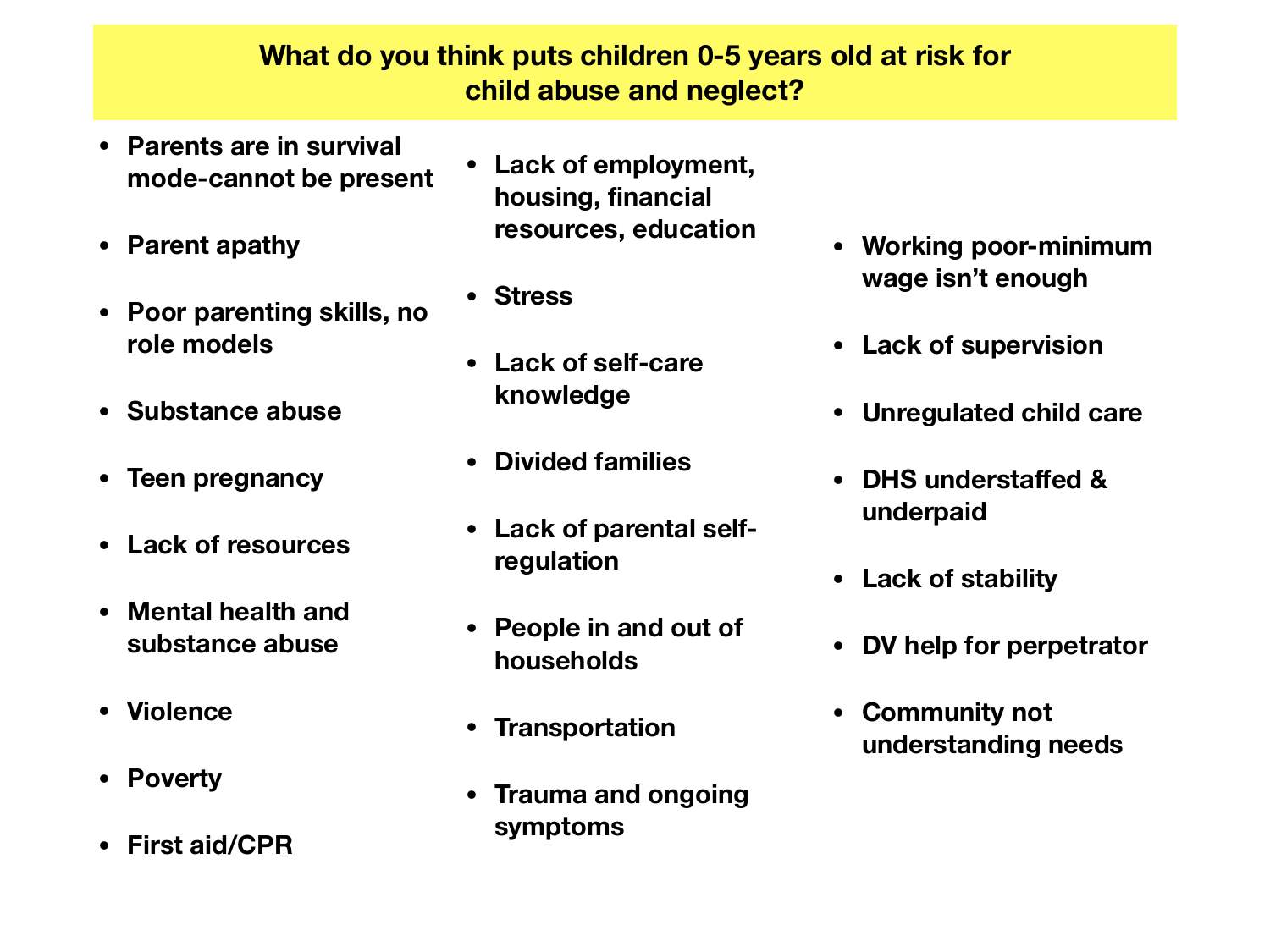# **Have you heard of Adverse Childhood Experiences?**



**If yes, what has your agency or school done to address ACEs, Trauma Informed Care, and promoting resilience in your employees and the families you serve? \*Training \*Added proponents to programming to assist families and staff \*Connections Matter Training \*Attend Trauma Informed Alliance in Clinton Cty. \*PBIS to child care providers \*Talking to children \*Personal development days for all staff to understand and treat cases \*Education \*Awareness into our program \*Therapists teach resilience skills and help process \*ACEs \*Provide mentoring \*Discuss with families & educators \*Provide informational on ACEs & Resiliency \*Workshops \*Provide educational materials to read \*Importance of relationships \*Youth Mental Health Training \*Small group education and discussion \*State-level training being developedwill roll out requirements \*Help parents \*Understand ways to help \*Social-Emotional Screener**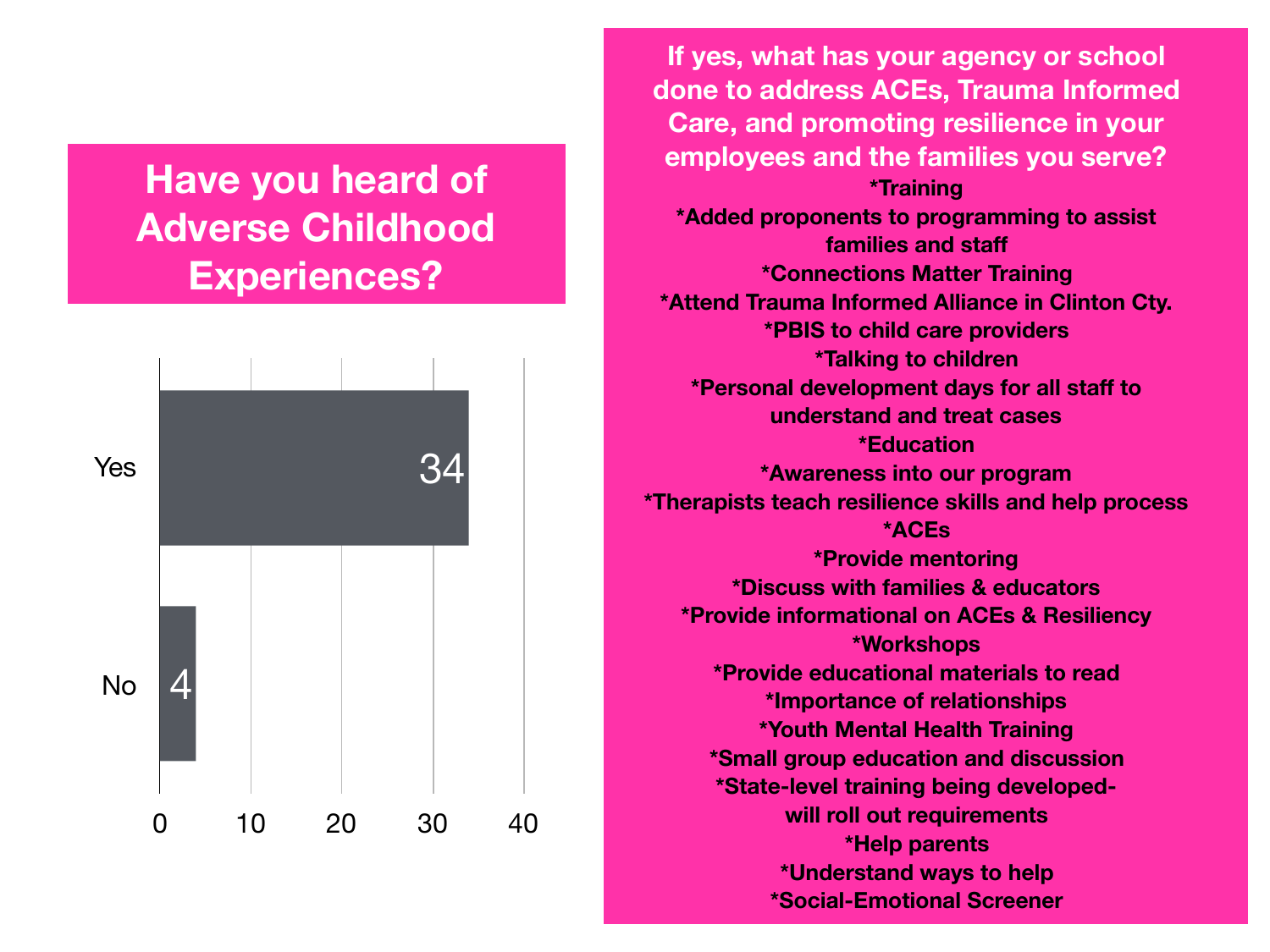## **Do you host family nights at your agency or school?**



## **Do you provide child care or preschool programming?**



**If you provide preschool programming, are you currently receiving preschool scholarship funding from the Clinton/ Jackson Early Childhood Iowa Board?**

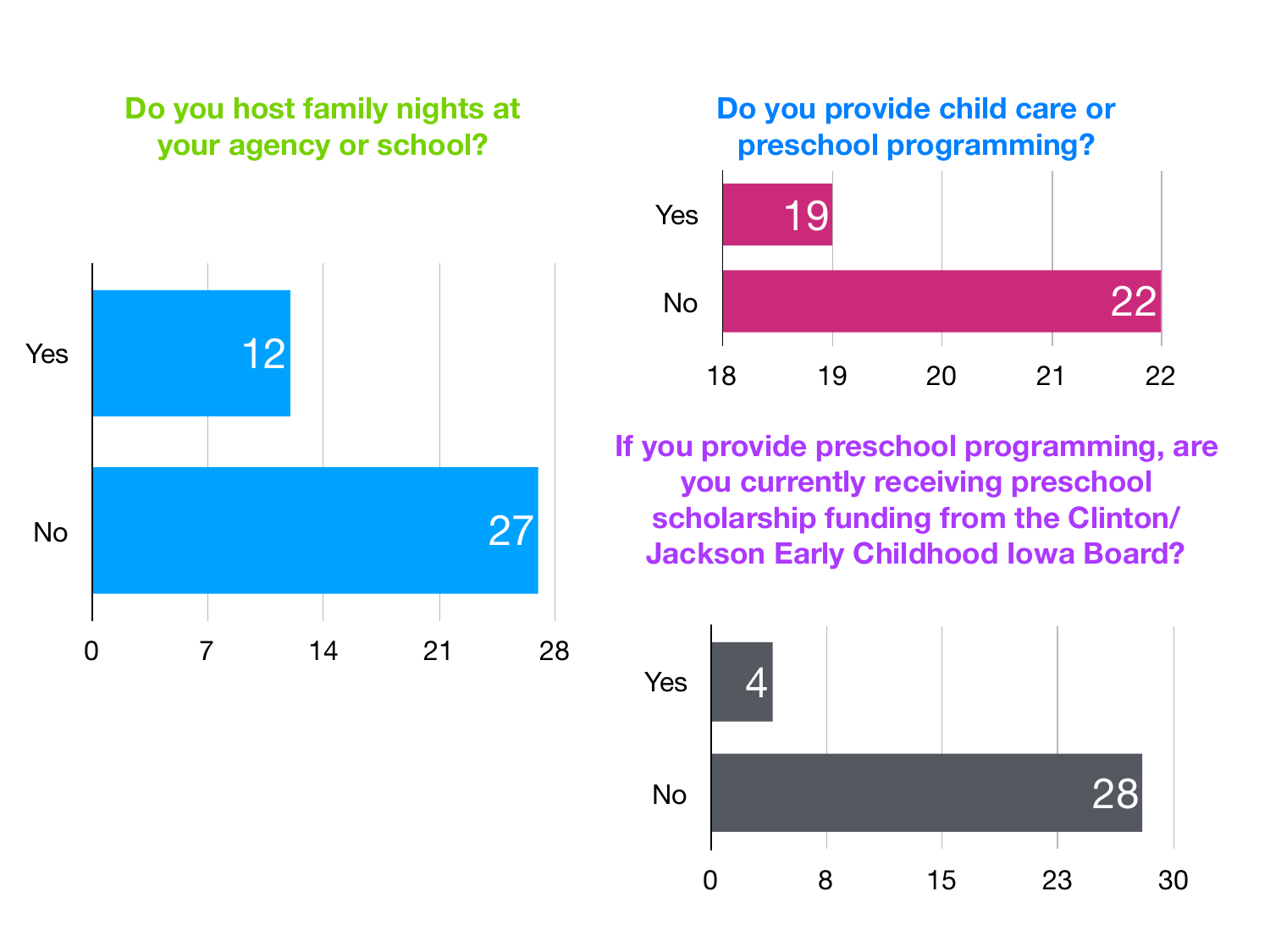**If you provide preschool or child care programming, are you struggling with negative behaviors from the children? If so, what behaviors are they, and how do you address them?**

- **• Poor verbal skills**
- **• Hitting scratching**
- **• Pinching**
- **• Tantrums**
- **• Not listening**
- **• Not sharing**
- **• Poor socialization**
- **• Unable to transition**
- **• Unable to manage anger**
- **• Disrespect for adults**
- **• Autism behaviors**
- **• Lack of self-control**
- **• Anger**
- **• General wildness**
- **• Biting**
- **• Aggressive behaviors**
- **• Refusal to listen**
- **• Defiance**
- **• Anxiety**
- **• Outbursts**
- **• Physical**
- **• Sadness**
- **• Inappropriate talk**
- **• Pictures/sign language**
- **• Ways to self-regulate**
- **• Model good behavior**
- **• Classroom mgt.**
- **• Talk to child about what they can do instead**
- **• Time out**
- **• Refer to AEA with parent consent**
- **• PBIS Children learning to identify and manage emotions to avoid conflicts**
- **• Partner with parents**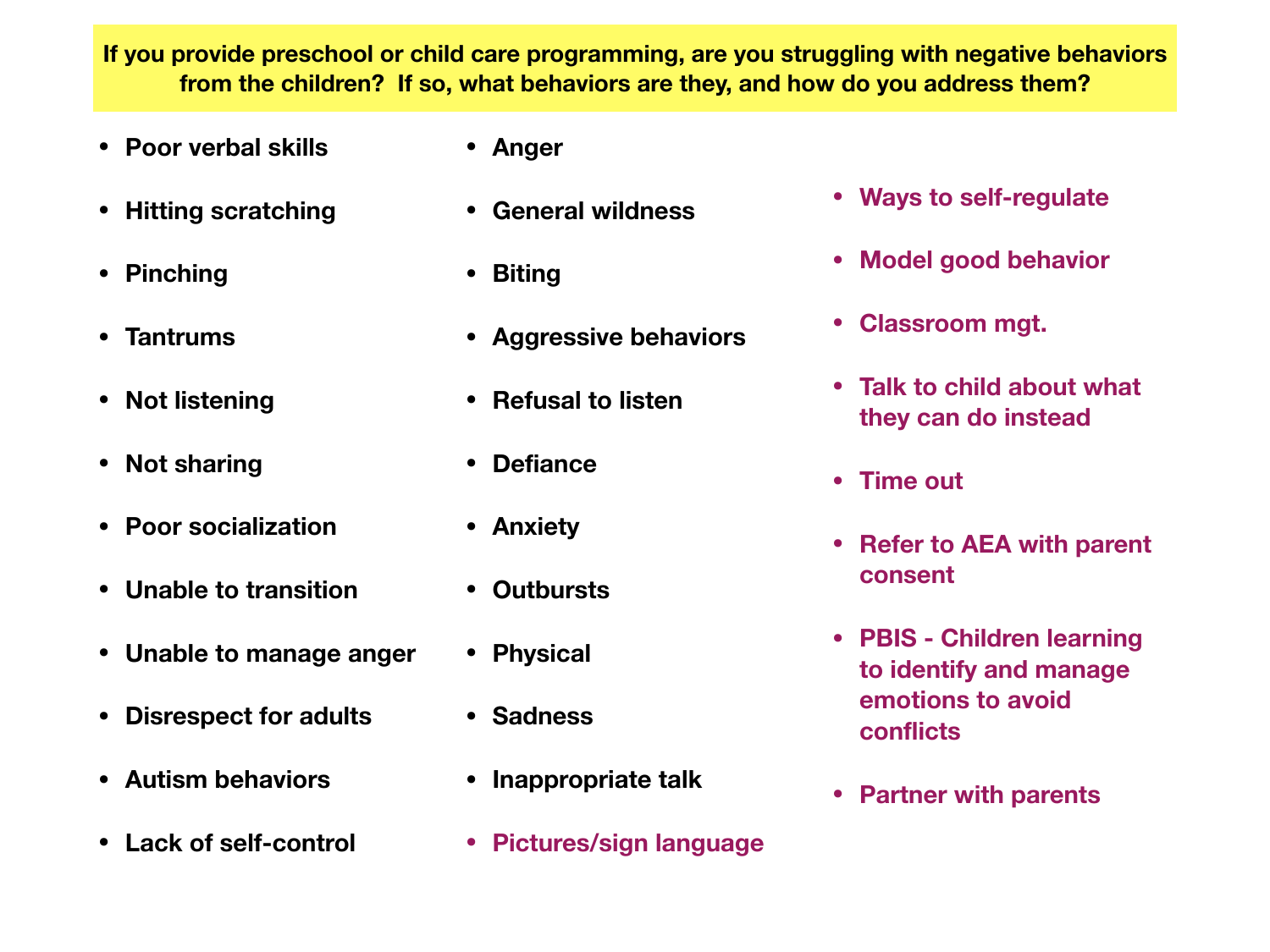#### **What do you think causes negative behaviors from children?**

- **• Children need attention**
- **• Don't know how to express feelings**
- **• Family issues**
- **• Poor verbal skills**
- **• Developmental delays**
- **• Learned behaviors**
- **• Lack of communication skills**
- **• Poor parenting**
- **• ACEs**
- **• Genetic predisposition to mental illness**
- **• A need is not being met**
- **• Lack of parenting supervision / guidance**
- **• Too much screen time**
- **• Not enough conversations**
- **• Fear**
- **• Familial disorders**
- **• Habit-forming behaviors**
- **• Dysregulation and lack of how to self-regulate**
- **• Lack of sleep lack of appropriate discipline at home**
- **• Parents stressed**
- **• Children not being taught they can't have everything**
- **• Domestic Violence**
- **• Substance Abuse**
- **• Inconsistency**
- **• Inexperienced Parents**
- **• Parents using screens to quiet/ calm children**
- **• Home environment**
- **• Lack of basic needs being met; sleep, food, clothes; loving, caring, supportive caregivers; engaging activities**
- **• Time**
- **• Lack of communication skills**
- **• Having to grow up too soon**
- **• Changes at home**
- **• Lack of positive role modeling/ teaching other choices**
- **• Insecure living environments**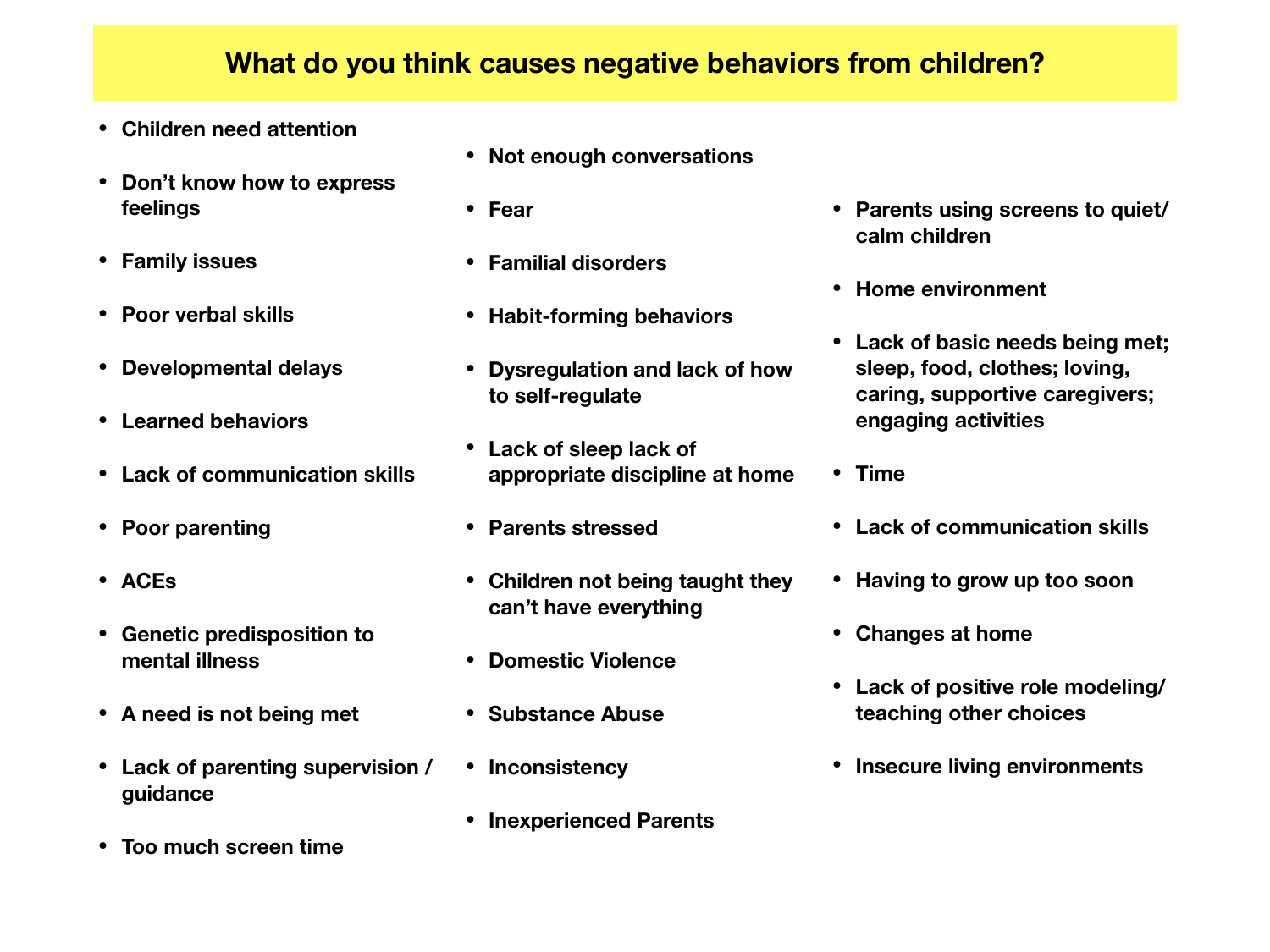## **Have you suspended toddlers because of negative behaviors?**

**Yes 2 No 29**

**If you provide child care or preschool programming, do you have adequate substitute teachers or caregivers? If not, what would help you with this situation?** 

#### **Better pay General substitute pool**

**Background checks are expensive Subs have to stay in one place or go from school to school filling out paperwork** 

**People need enough hours to survive To be able to train younger individuals to help assist qualified teachers/child care workers** 

**Less training for back up workers, not teachers/less strain on providers**



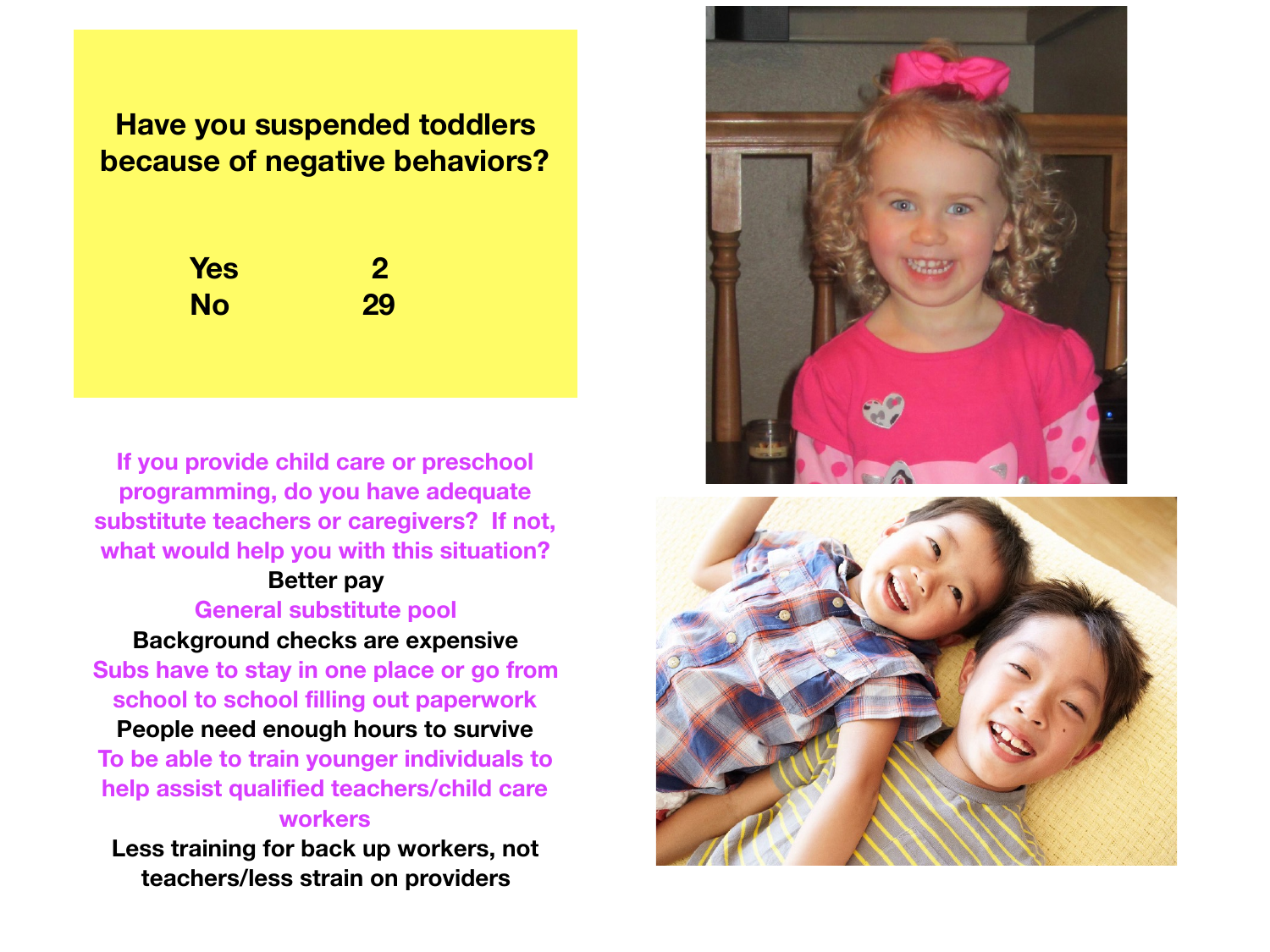**What training or education would help you, your agency, your school, or your community to better understand today's current issues that are adversely affecting our children 0-5 years and their families?**

- **• More Adverse Childhood Experiences-help staff look beyond behaviors**
- **• Many staff want to be told the answer to behavior, don't understand the behavior is just a symptom of the real problem**
- **• Autism awareness**
- **• Practice in changing our behaviors**
- **• Connections Matter**
- **• Parent/child bonding**
- **• Child-directed interactions**
- **• Financial literacy**
- **• Parenting education**
- **• Youth Mental Health**
- **• Literacy & Math**
- **• Development of little boys-emotional, academic**
- **• Working with mixed-age groups**
- **• Resources for parents to use**
- **• Supportive care to children/families**
- **• Educate the community about drugs, poverty, DV, violence**
- **• Support groups for parents-hotlines**
- **• Identifying strategies to help kids have good child care experiences**
- **• Resources for parents**
- **• Dealing with aggressive behaviors**
- **• Rural limits of transportation**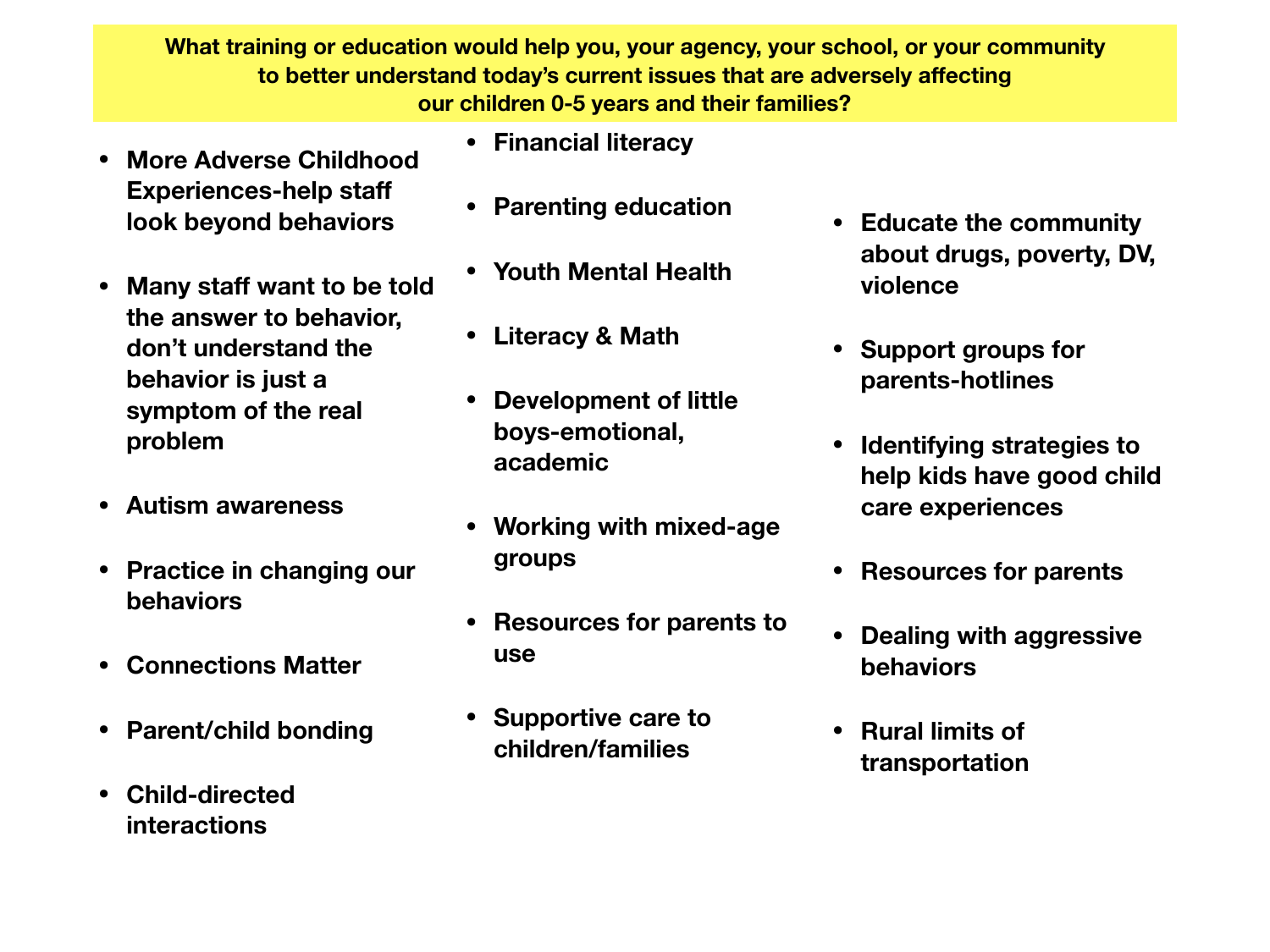**What is happening in our community that is positively affecting children 0-5 years old and their families? This could be a program, event, group, etc. Please share what is working :)**

- **• Library**
- **• Pregnancy center**
- **• PBIS Trainings**
- **• WIC-helps connect families to resources**
- **• Lincolnway**
- **• Imagination library**
- **• Head Start -Maquoketa**
- **• Food assistance**
- **• Ericksen Center**
- **• YWCA**
- **• Sawmill Museum**
- **• Discovery Center**
- **• Mental health providers**
- **• AEA**
- **• VNA Programs**
- **• LSI**
- **• Parent supports**
- **• Head Start**
- **• Sports programs**
- **• Swimming**
- **• Child care centers offer great quality services regardless of ability to pay**
- **• Churches**
- **• Operation New View-Maquoketa**
- **• Chamber holds family events**
- **• Agencies collaborating**
- **• DeWitt child care registered and non-registered; support children with developmental and behavioral needs**
- **• Parent Pals**
- **• 2-generation policy changes**
- **• Developing relationships between families and officers**
- **• Preschool scholarship grant from ECI**
- **• CPPC bringing agencies together to share and collaborate**